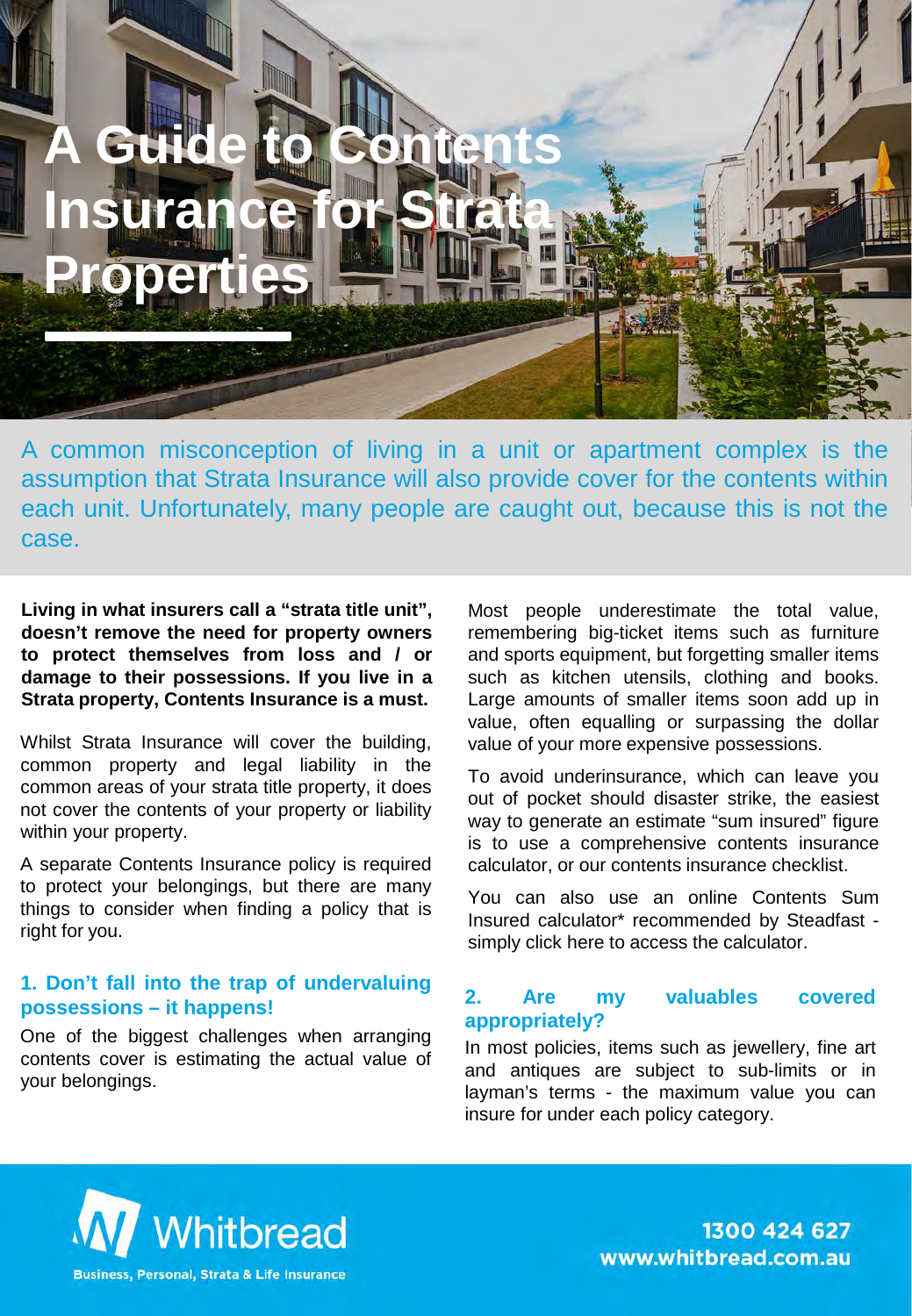# **Contents insurance for Strata**

Policy sub-limits differ between insurers, so to ensure your valuables are covered for the appropriate value, you should ask your insurance broker to assist in finding the policy that best suits your needs.

In addition, we recommend that high-value items should be valued regularly, as replacement costs can often change e.g.  $-$  a situation which could lead to the underinsurance of your most precious possessions.

You should also check to ensure items such as laptops, iPads and iPhones are insured. Sometimes these are not automatically covered in contents policies unless they are specified as named items on the policy. The same can apply to sporting equipment such as bikes, or musical instruments which aren't always automatically covered.

#### **3. What type of policy do I need? Accidental Damage vs. Defined Events.**

Aside from protecting your belongings against insured perils such as fire, theft or natural disasters, contents insurance policies can also provide cover for accidental damage, as well as covering your belongings when they are away from the home.

These policies are called Accidental Damage Contents policies.

We highly recommend you find out whether you have a Defined Events or Accidental Damage policy. There is a substantial difference in what is covered between the two, which could see you lacking sufficient coverage when you need to make a claim.

Accidental Damage Contents policies provide additional peace of mind that your belongings are safe and secure at all times, under almost all circumstances.

As a general rule, we recommend Accidental Damage policies over Defined Events policies, however your insurance broker can provide a policy cover comparison for you, to assist in evaluating which policy best suits needs.

### **Key things to remember about Contents Insurance**

ስስስ

Strata insurance does not cover the contents or liability within your property

Regularly review your contents sum insured



- = +

Avoid underinsurance, use a contents calculator to estimate your sum insured

Check that your contents policy extends to personal property e.g. smart phone, bikes





Check policy limits for items such as jewellery

Make sure you have an accidental damage policy



1300 424 627 www.whitbread.com.au